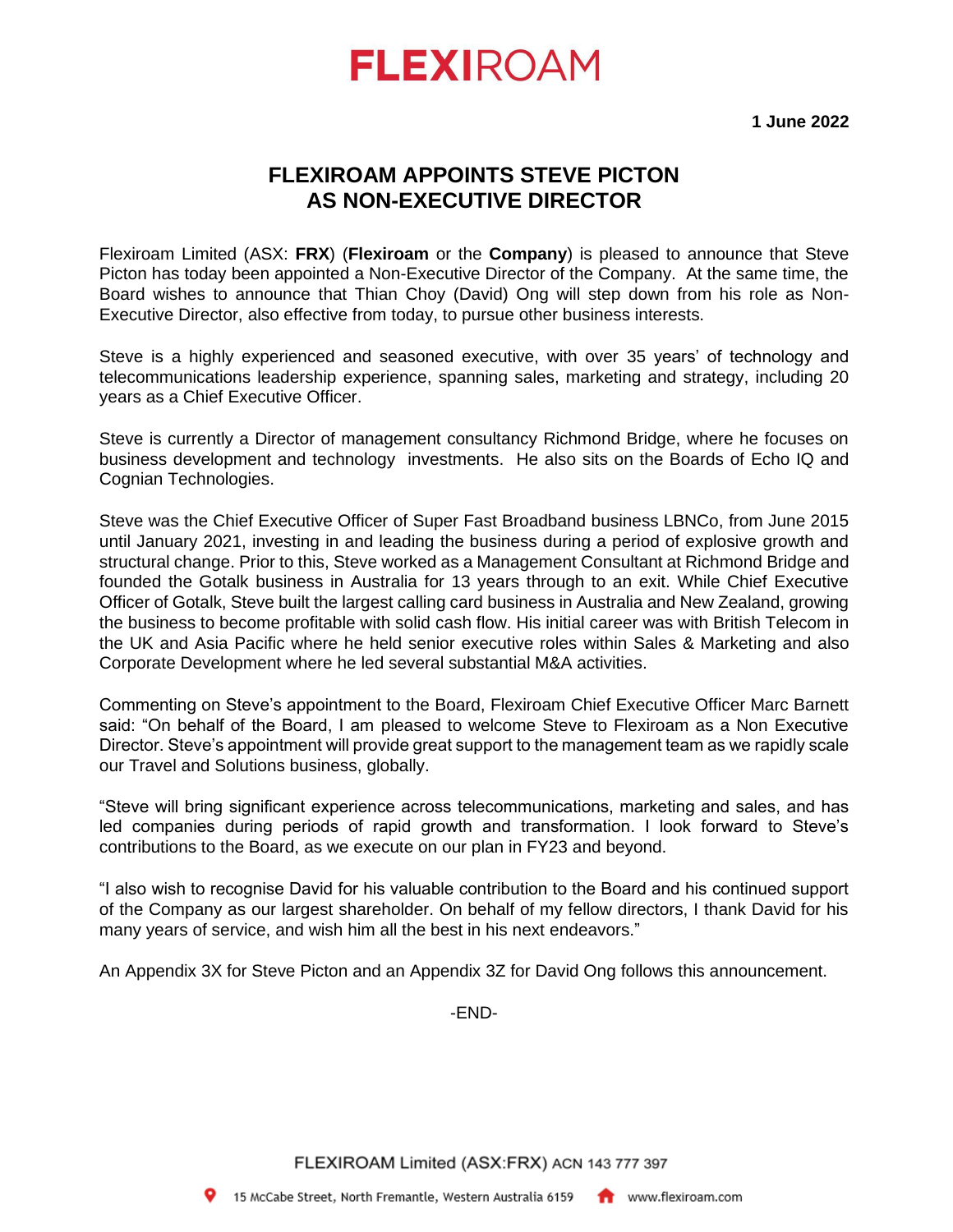

## **AUTHORISED BY THE BOARD OF DIRECTORS**

### **Corporate Inquiries**

Marc Barnett, CEO & Executive Director Telephone: +61 2 8188 3919 Email: [investor@flexiroam.com](mailto:investor@flexiroam.com)

## **Investor Inquiries**

Market Eye Justin Foord Telephone: +61 2 8097 1200 Email: [justin.foord@marketeye.com.au](mailto:justin.foord@marketeye.com.au)

## **ABOUT FLEXIROAM**

*Founded in 2011 by Jefrey Ong, Flexiroam Limited (ASX:FRX) started with a mission to push the boundaries of communications. What began as a solution for travellers needing seamless mobile data at competitive rates, has evolved beyond the consumer travel market.*

*Flexiroam provides connectivity across any device, in any part of the world for any application. The Company is a superconnector for people and machines globally. Flexiroam's versatile network now spans across 520 network operators in over 200 countries and territories, making it the preferred service for consumers and businesses worldwide.*

*For further information, please visit<https://www.flexiroam.com/>*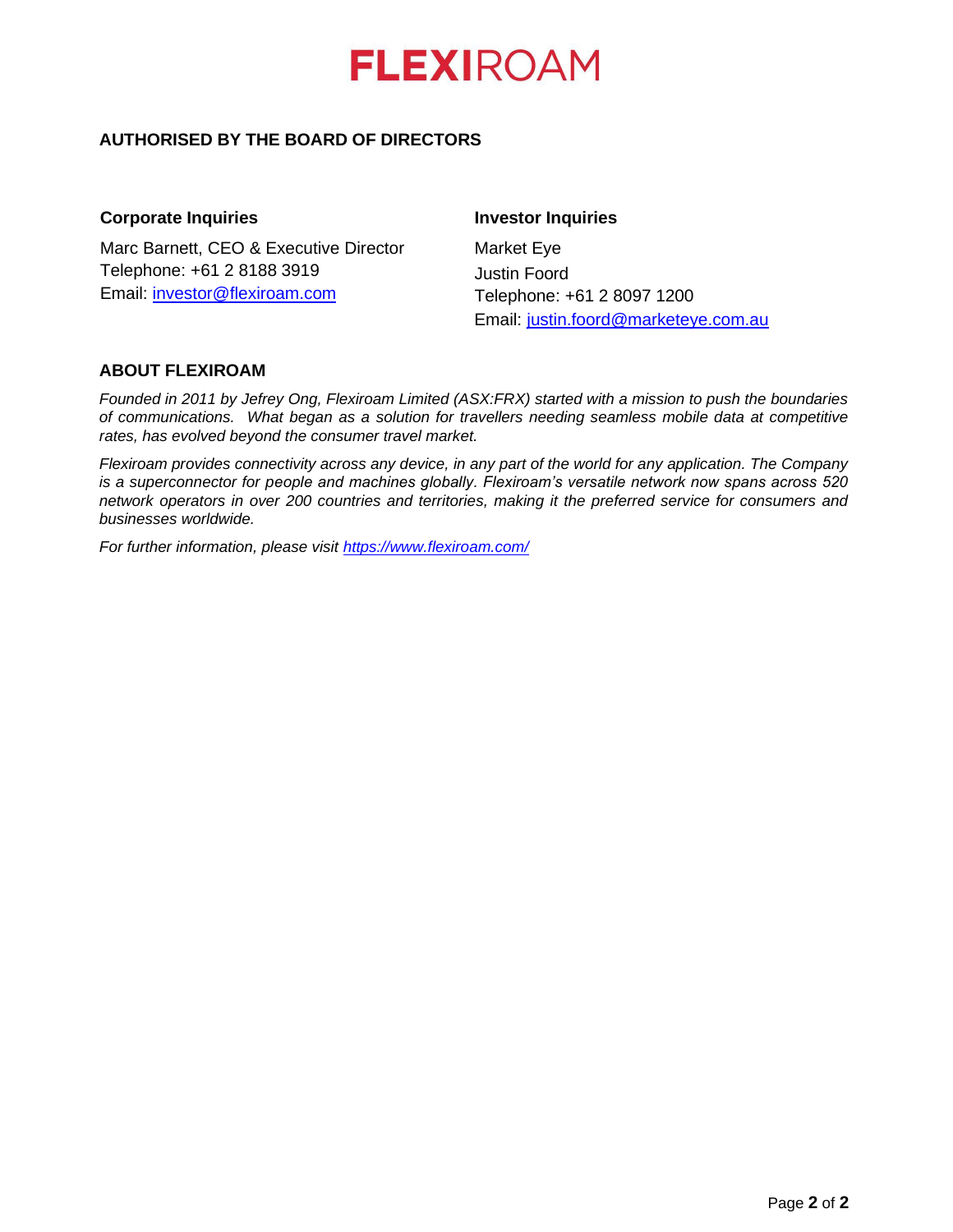*Rule 3.19A.1*

# **Appendix 3X**

## **Initial Director's Interest Notice**

*Information or documents not available now must be given to ASX as soon as available. Information and documents given to ASX become ASX's property and may be made public.*

Introduced 30/9/2001.

| Name of entity | <b>FLEXIROAM LIMITED</b> |
|----------------|--------------------------|
| <b>ABN</b>     | 27 143 777 397           |

We (the entity) give ASX the following information under listing rule 3.19A.1 and as agent for the director for the purposes of section 205G of the Corporations Act.

| <b>Name of Director</b> | Stephen Picton |
|-------------------------|----------------|
| Date of appointment     | 1 June 2022    |

#### **Part 1 - Director's relevant interests in securities of which the director is the registered holder**

*In the case of a trust, this includes interests in the trust made available by the responsible entity of the trust*

Note: In the case of a company, interests which come within paragraph (i) of the definition of "notifiable interest of a director" should be disclosed in this part.

### **Number & class of securities**

Nil

<sup>+</sup> See chapter 19 for defined terms.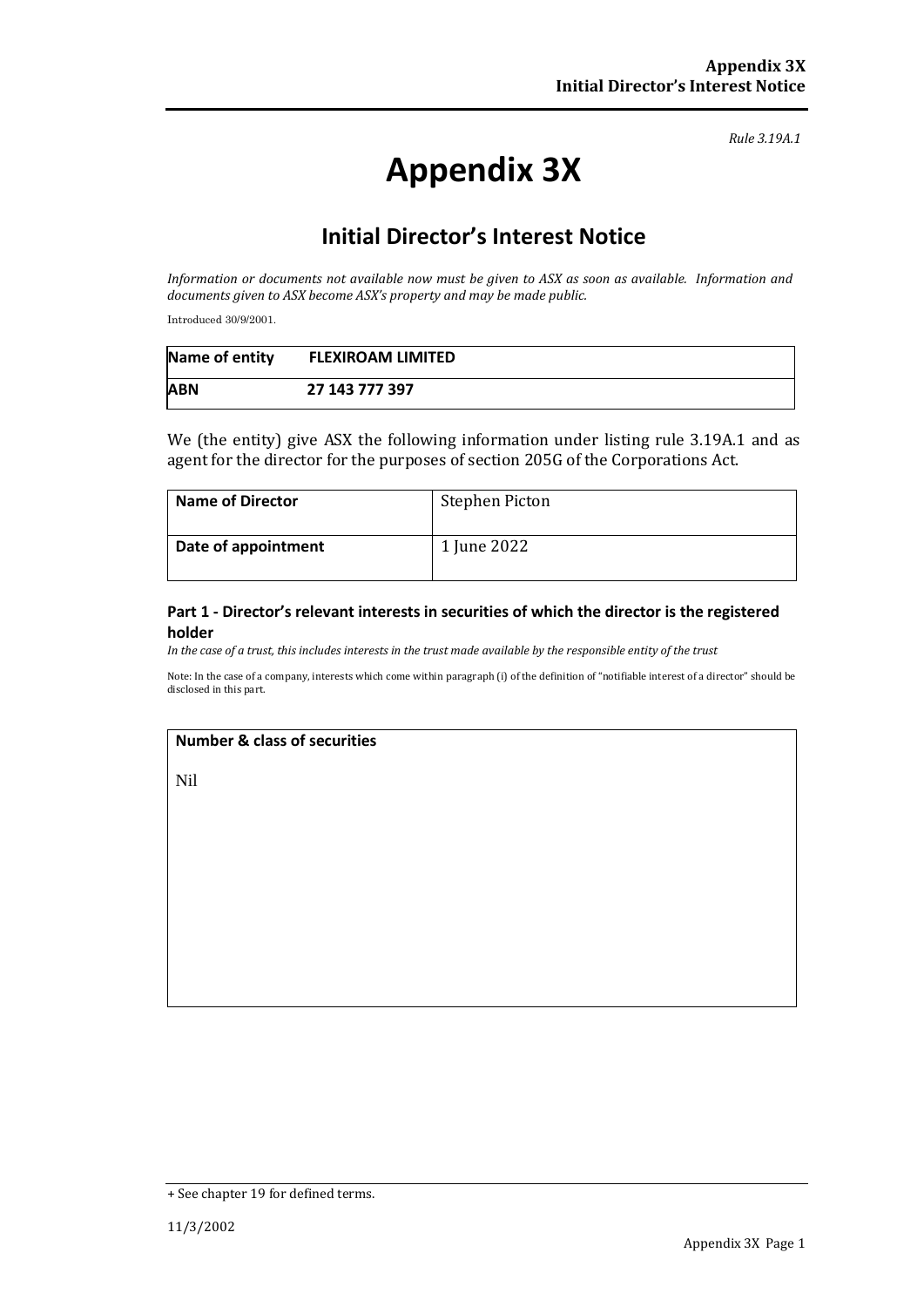## **Part 2 – Director's relevant interests in securities of which the director is not the**

## **registered holder**

*In the case of a trust, this includes interests in the trust made available by the responsible entity of the trust*

| Name of holder & nature of Number & class of Securities                             |  |
|-------------------------------------------------------------------------------------|--|
| interest                                                                            |  |
| Note: Provide details of the circumstances giving rise<br>to the relevant interest. |  |
| <b>Nil</b>                                                                          |  |
|                                                                                     |  |
|                                                                                     |  |
|                                                                                     |  |
|                                                                                     |  |
|                                                                                     |  |
|                                                                                     |  |

#### **Part 3 – Director's interests in contracts**

Note: In the case of a company, interests which come within paragraph (ii) of the definition of "notifiable interest of a director" should be disclosed in this part.

| <b>Detail of contract</b>            | Not applicable |
|--------------------------------------|----------------|
|                                      |                |
| <b>Nature of interest</b>            |                |
|                                      |                |
|                                      |                |
| Name of registered holder            |                |
| (if issued securities)               |                |
|                                      |                |
| No. and class of securities to which |                |
| interest relates                     |                |
|                                      |                |
|                                      |                |

<sup>+</sup> See chapter 19 for defined terms.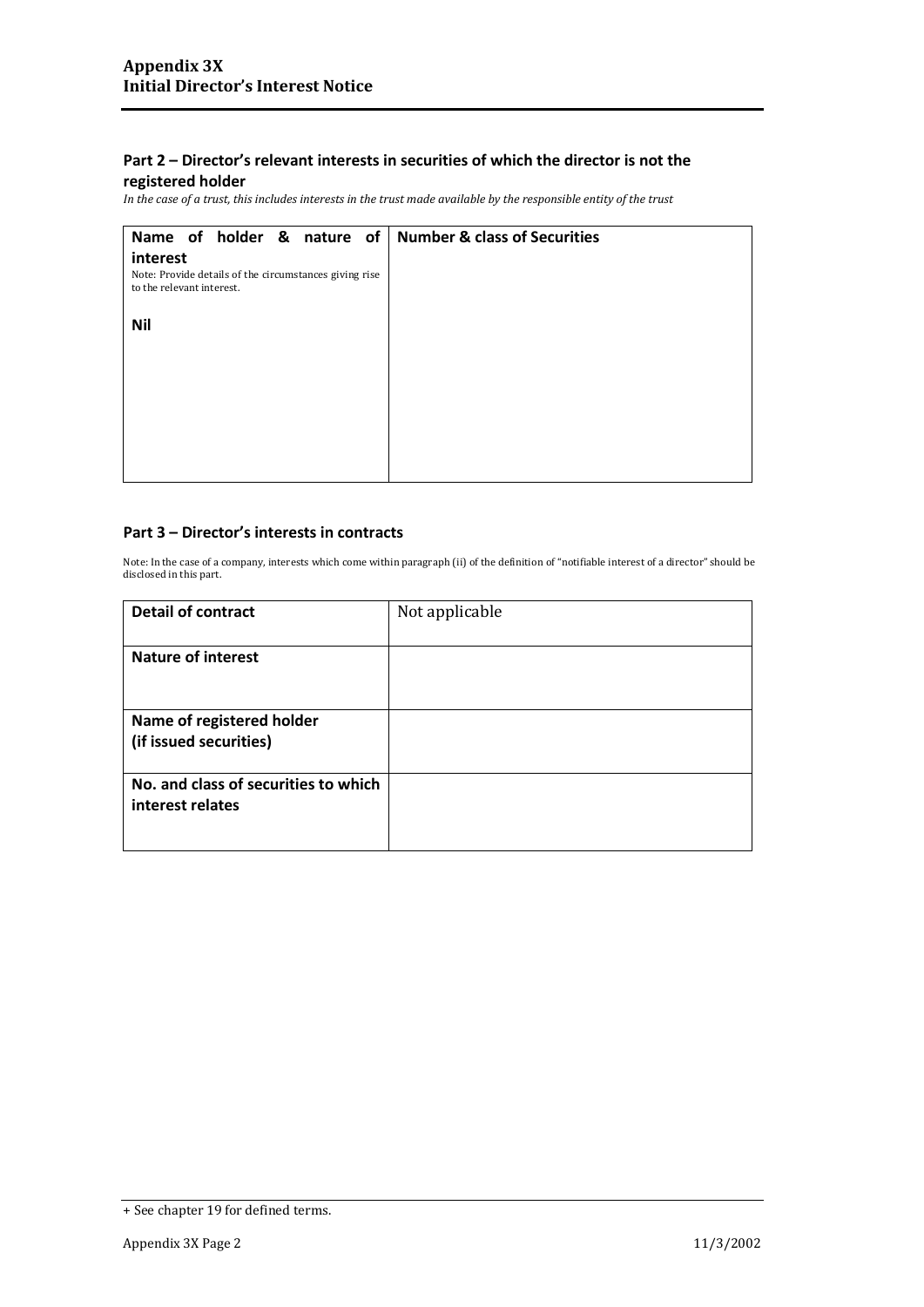*Rule 3.19A.3*

# **Appendix 3Z**

## **Final Director's Interest Notice**

*Information or documents not available now must be given to ASX as soon as available. Information and documents given to ASX become ASX's property and may be made public.*

Introduced 30/9/2001.

| Name of entity | <b>FLEXIROAM LIMITED</b> |
|----------------|--------------------------|
| <b>ABN</b>     | 27 143 777 397           |

We (the entity) give ASX the following information under listing rule 3.19A.3 and as agent for the director for the purposes of section 205G of the Corporations Act.

| Name of director                         | Thian Choy "David" Ong |
|------------------------------------------|------------------------|
| Date of last notice                      | 6 November 2020        |
| Date that director ceased to be director | 1 June 2022            |

## **Part 1 – Director's relevant interests in securities of which the director is the registered holder**

*In the case of a trust, this includes interests in the trust made available by the responsible entity of the trust*

Note: In the case of a company, interests which come within paragraph (i) of the definition of "notifiable interest of a director" should be disclosed in this part.

#### **Number & class of securities**

80,000,000 Shares

12,000,000 options exercisable at \$0.12 each on or before 31 October 2022

<sup>+</sup> See chapter 19 for defined terms.